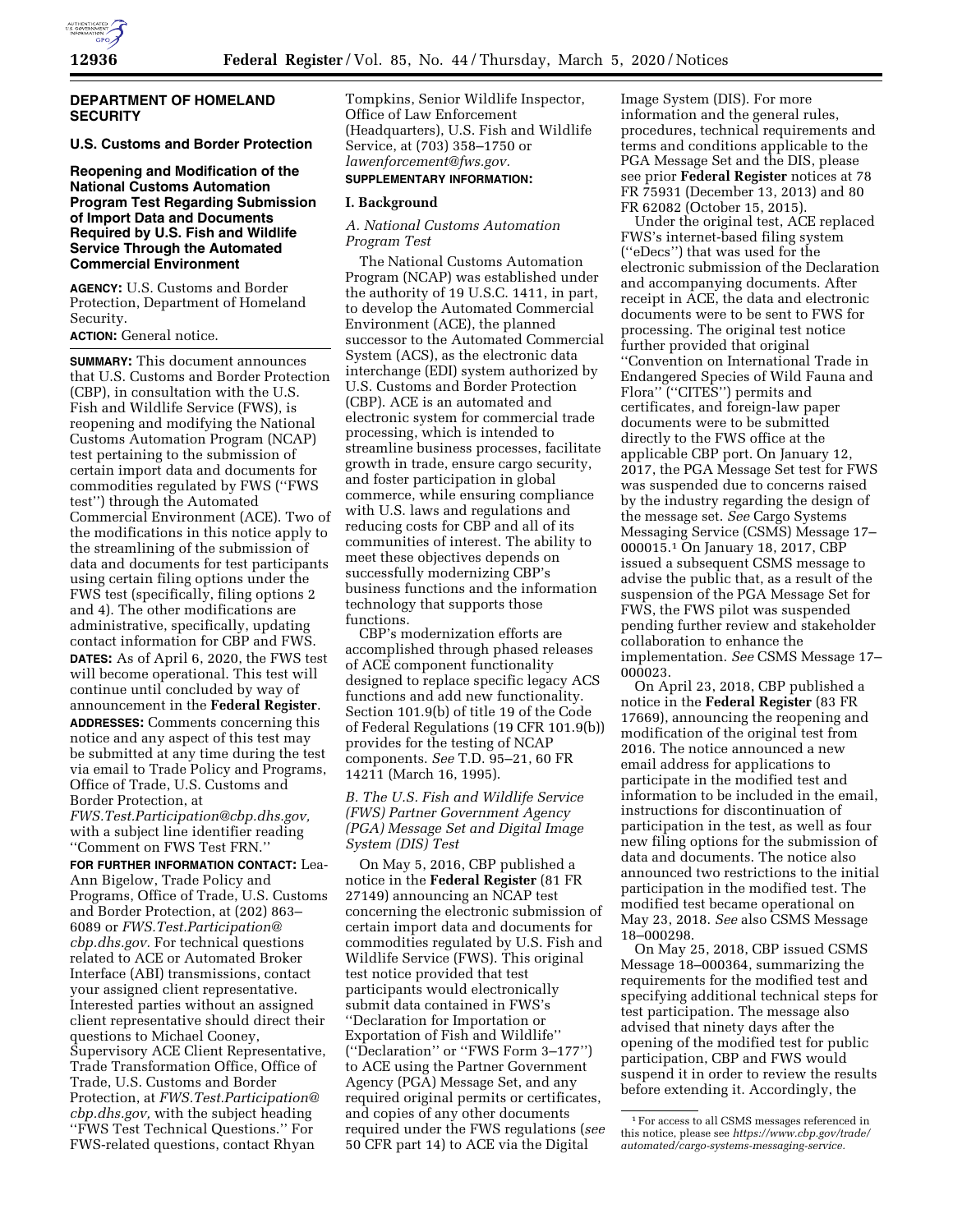modified test was suspended and, after review and evaluation of the modified test results, CBP determined as follows: Additional technical programming needed to be completed by FWS; additional modifications to the programming instructions in the CBP Customs and Trade Automated Interface Requirements (CATAIR) for the applicable PGA Message Set would be required; and, greater and more diverse trade participation would be required to ensure success before the modified test would be reopened. Following the suspension of the modified test, CBP worked closely with FWS and members of the trade to improve the design of the FWS test. Consequently, CBP is now prepared to reopen the FWS test for public participation, with the additional modifications described below.

#### **II. New Test Modifications and Reopening for Public Participation**

This document announces the reopening of the FWS test with two further modifications to streamline the PGA Message Set for FWS by limiting information provided to only data that is currently provided in FWS's eDecs system. To implement the modifications, CBP modified the programming in ACE to remove several record identifiers and other data elements. In addition, other technical programming changes have created efficiencies, *i.e.,* all FWS-staffed designated ports are now consolidated under the subheading ''Wildlife Ports'' in the CATAIR guidelines for FWS to align with the requirements in 50 CFR part 14.12 of the FWS regulations. The updated ACE programming instructions for the PGA Message Set for FWS are available in the supplemental CATAIR document entitled FWS Implementation Guide. *See [https://www.cbp.gov/trade/](https://www.cbp.gov/trade/ace/catair)  [ace/catair](https://www.cbp.gov/trade/ace/catair)* (the FWS Implementation Guide is available under the PGA Message Set chapter of the CATAIR). Finally, CBP made other minor modifications for the administration of the FWS test, specifically updating the contact information for both comments and questions to CBP and FWS, as well as for participation in and discontinuation of the test.

The remainder of this notice provides a more detailed description of the two modifications to streamline the submission process, followed by a comprehensive restatement of the entire FWS test, with all past and new modifications incorporated therein.2

These modifications affect certain filing options (specifically, filing options 2 and 4) of the FWS test. Before elaborating, and by way of background, it should be noted that the FWS test was designed to provide test participants with four different filing options when submitting import data, disclaimers, or documents in ACE: Participants could either file FWS Form 3–177 data in ACE, using the PGA Message Set and DIS (option 1), file FWS Form 3–177 and required documents directly with FWS (option 2), file in the PGA Message Set using Disclaimer code ''C'' to indicate that they would file with FWS through eDecs at a later time (option 3), or file in the PGA Message Set using Disclaimer code ''E'' when a Harmonized Tariff Schedule of the United States code (hereinafter referred to as the HTS code) was flagged as "FW1", but the commodity did not contain fish or wildlife (option 4).

### *A. Addition of a Limited Data Set (LDS) FWS Processing Code for Filing Option 2*

Previously, test participants selecting filing option 2 for the FWS test could file the FWS Form 3–177 and required documents with FWS, and then either file the applicable eDecs confirmation number in the PGA Message Set (if FWS clearance was already received via eDecs) or use Disclaimer code ''D'' (''data filed through paper'') to file in the PGA Message Set (if FWS clearance was already received via paper).

This notice announces that filing option 2 is modified to be more efficient by adding a Limited Data Set (LDS) FWS processing code under filing option 2 for test participants to use, to indicate that the entire data set and required documents have already been filed directly with FWS. Thus, only limited data needs to be submitted in ACE, including the eDecs confirmation number or Disclaimer code ''D''.

## *B. Removal of Disclaimer Requirement for Filing Option 4*

Previously, under filing option 4, when an HTS code was flagged as "FW1" (meaning tariff codes in which the commodities are likely to contain animals or animal products that require FWS declaration and clearance), but the commodity did not contain fish or wildlife, participants would file in the PGA Message Set using Disclaimer code ''E'' (''product does not contain fish or wildlife, including live, dead, parts or products thereof, except as specifically

exempted from declaration requirements under 50 CFR part 14'') to disclaim the need to file FWS Form 3– 177 and required documents. However, if a commodity contained both FWSregulated and non-FWS regulated animal components, the filer was required to use Disclaimer code ''E'' in conjunction with one of the other options.

This notice announces that filing option 4 is modified to alleviate the unnecessary burden on the filer. Specifically, if a commodity contains both FWS-regulated and non-FWSregulated animal components, the filer should submit a PGA Message Set only for the FWS-regulated animal component, using options 1–4. The Disclaimer code "E" that was previously required for the non-FWS-regulated animal components under option 4 is no longer required.

### **III. Description of Test**

#### *A. Test Participant Responsibilities*

Test participants will be required to: (1) Transmit the Declaration data and Disclaimers electronically to ACE, when filing an entry in ACE, in the PGA Message Set, using one of the four filing options outlined below, at any time prior to the arrival of the merchandise on the conveyance transporting the cargo to the United States;

(2) Transmit required permits or documents using DIS;

(3) Submit original CITES and foreignlaw paper documents directly to the FWS office at the applicable port;

(4) Use a software program that has completed ACE certification testing for the PGA Message Set; and

(5) Take part in a CBP–FWS evaluation of this test.

## *B. Test Participation and Selection Criteria (Certification)*

To be eligible to apply for this test, the applicant must:

(1) Be a self-filing importer who has the ability to file ACE entry/cargo release and ACE Entry Summaries certified for cargo release or a broker who has the ability to file ACE entry/ cargo release and ACE Entry Summaries certified for cargo release;

(2) File Declarations and Disclaimers for FWS-regulated commodities; and

(3) Have an FWS eDecs filer account that contains the CBP filer code when filing under Option 1.

Test participants must meet all the eligibility criteria described in this document in order to participate in the test program.

<sup>2</sup>The corresponding technical changes to the ACE programming requirements are set forth in the Document History section of the updated CATAIR, in the FWS Implementation Guide, which is

available on the CBP website at *[https://](https://www.cbp.gov/trade/ace/catair) [www.cbp.gov/trade/ace/catair](https://www.cbp.gov/trade/ace/catair)* under the tab ''PGA Message Set Documents.''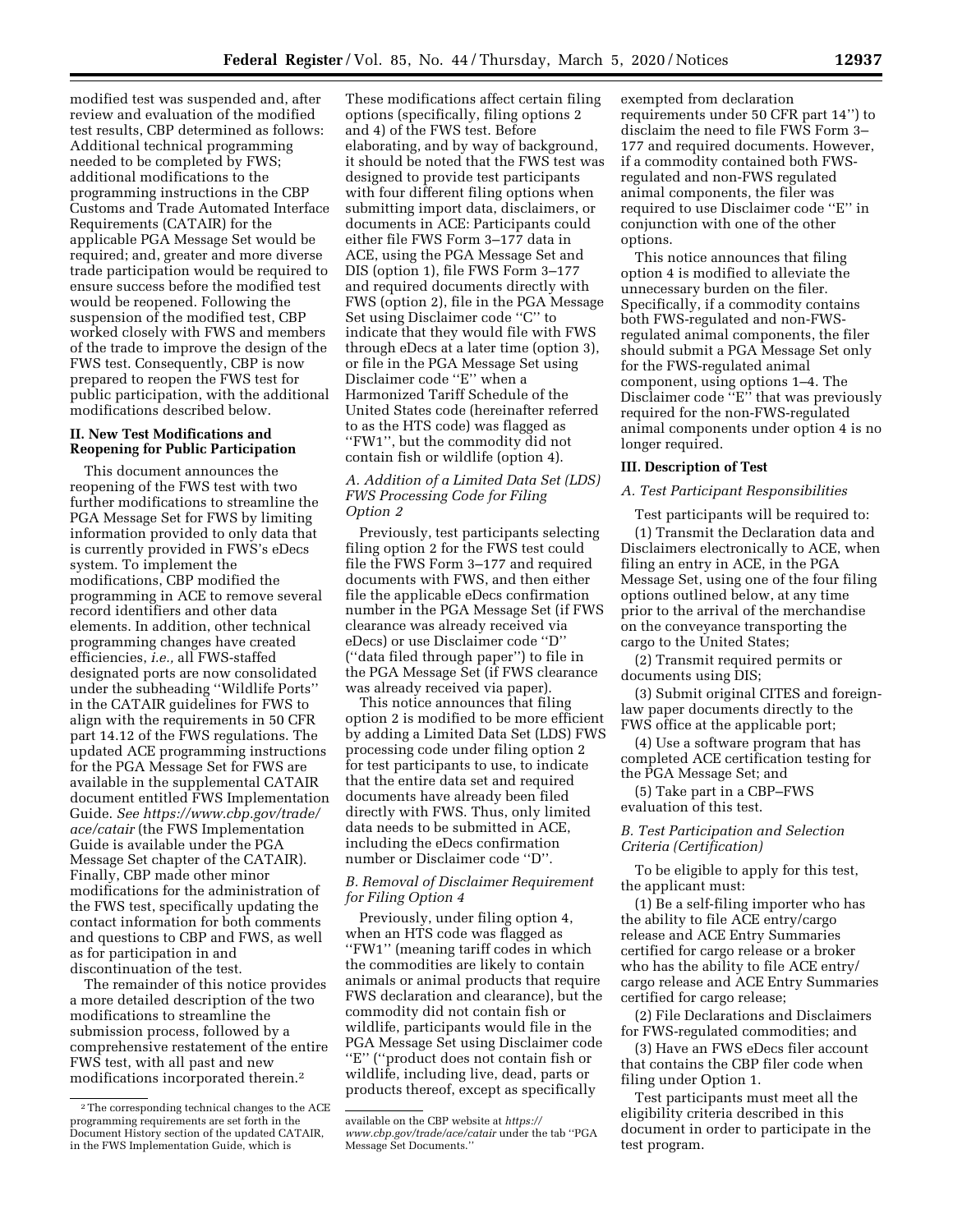## *C. Application for Participation in Test*

Applications to participate in the test program should be submitted by email to FWS at *[lawenforcement@fws.gov,](mailto:lawenforcement@fws.gov)*  with the subject heading ''Request to Participate in the FWS Test.'' A copy of the application should be sent to the applicant's assigned CBP client representative, Trade Transformation Office, Office of Trade. Applicants without an assigned CBP client representative should submit their applications by email to CBP at *[FWS.Test.Participation@cbp.dhs.gov,](mailto:FWS.Test.Participation@cbp.dhs.gov)*  with the subject heading ''PGA Message Set FWS Test FRN-Request to Participate.'' Applications must include the applicant's filer code, the commodities the applicant intends to import, and the intended ports of arrival. Any applicant to the original or modification test notice who wishes to participate in the reopening of the test should apply again pursuant to this notice.

## *D. Restrictions to Initial Participation in Test*

Initially, participation in the test program will be restricted to certain FWS ports. FWS will notify participants of the ports they may use to enter commodities under the test procedures. In addition, initial participation in the test program will exclude entries of live and perishable commodities. Once FWS determines that a participant has fully tested its software for filing entries in ACE, FWS will notify the participant of its eligibility to file for entries of live and perishable commodities.

### *E. Submission of Data and Documents in ACE*

This test provides participants with four different filing options when submitting data, disclaimers or documents in ACE. Participants do not need to notify CBP or FWS about which option they plan on using. Participants may use different filing options for different entries.

(1) *Option 1:* Test participants will file FWS Form 3–177 data in ACE using the PGA Message Set and upload required FWS documents in DIS. This filing option replaces eDecs for those participants filing entries under the auspices of this test program. ACE will send the data and electronic documents to FWS for processing.

(2) *Option 2:* Test participants will file FWS Form 3–177 and required documents directly with FWS. Under this option, test participants will either file the applicable eDecs confirmation number in the PGA Message Set, using the Government Agency Processing

Code ''LDS'' (Limited Data Set) (if FWS clearance was already received via eDecs), or use Disclaimer code ''D'' (''data filed through paper'') to file in the PGA Message Set (if FWS clearance was already received via paper). DIS will not be used under this option unless further information is requested by CBP or FWS to substantiate a disclaimer on a case-by-case basis.

(3) *Option 3:* Test participants will file in the PGA Message Set using Disclaimer code ''C'' (''data filed through other agency means'') to indicate that they will follow up with FWS and file in eDecs at a later time. DIS will not be used under this option unless further information is requested by CBP or FWS to substantiate a disclaimer on a case-by-case basis.

(4) *Option 4:* When an HTS code is flagged as ''FW1'', participants may file in the PGA Message Set using Disclaimer code ''E'' (''product does not contain fish or wildlife, including live, dead, parts or products thereof, except as specifically exempted from declaration requirements under 50 CFR part 14'') to disclaim the need to file FWS Form 3–177 and required documents because the commodity does not contain fish or wildlife. If a commodity contains both FWSregulated and non-FWS regulated animal components, the filer should submit a PGA Message Set for only the FWS-regulated animal component, using options 1–4. No Disclaimer code ''E'' is required for the non-FWS regulated animal component.

## *F. Discontinuation of Participation in Test*

Requests to discontinue participation in the test program should be submitted by email to FWS at *[lawenforcement@](mailto:lawenforcement@fws.gov) [fws.gov](mailto:lawenforcement@fws.gov)* with the subject heading ''Request to Discontinue Participation in the FWS Test.'' This process ensures that any future entries submitted by an importer who wishes to discontinue participation will not be rejected by the business rules operating in the test due to missing Declaration data and accompanying documents. A copy of the request to discontinue should be sent to the participant's CBP client representative, Trade Transformation Office, Office of Trade. The request should include the date the participant wishes to end the participation.

#### **IV. Application Process**

As of March 5, 2020, FWS will accept applications throughout the duration of the test. FWS will notify the selected applicants by an email message of their selection and the starting date of their participation. Selected participants may

have different starting dates. Anyone providing incomplete information, or otherwise not meeting participation requirements, will be notified by an email message and given the opportunity to resubmit the application. There is no limit on the number of participants.

#### **V. Test Duration**

The test program and modifications announced in this notice will become operational on April 6, 2020. At the conclusion of the test program, an evaluation will be conducted to assess the effect that the PGA Message Set has on expediting the submission of FWS importation-related data elements and the processing of FWS-related entries. The final results of the evaluation will be published in the **Federal Register** as required by section 101.9(b)(2) of the CBP regulations (19 CFR 101.9(b)(2)). Any modifications to this test will be announced via a separate **Federal Register** notice.

### **VI. Misconduct Under the Test**

A test participant may be subject to civil and criminal penalties, administrative sanctions, liquidated damages, or discontinuance from participation in this test for any of the following:

(1) Failure to follow the terms and conditions of this test;

(2) Failure to exercise reasonable care in the execution of participant obligations;

(3) Failure to abide by applicable laws and regulations that have not been waived; or

(4) Failure to deposit duties or fees in a timely manner.

If the Director, Interagency Collaboration Division, Trade Policy and Programs (TPP), Office of Trade, finds that there is a basis for discontinuance of test participation privileges, the test participant will be provided a written notice proposing the discontinuance with a description of the facts or conduct warranting the action. The test participant will be offered the opportunity to appeal the Director's decision in writing within ten (10) calendar days of receipt of the written notice. The appeal must be submitted to the Executive Director, Trade Transformation Office (TTO), Office of Trade, by emailing

*[TTO.Executive.Director@cbp.dhs.gov.](mailto:TTO.Executive.Director@cbp.dhs.gov)* 

The Executive Director will issue a decision in writing on the proposed action within thirty (30) working days after receiving a timely filed appeal from the test participant. If no timely appeal is received, the proposed notice becomes the final decision of the